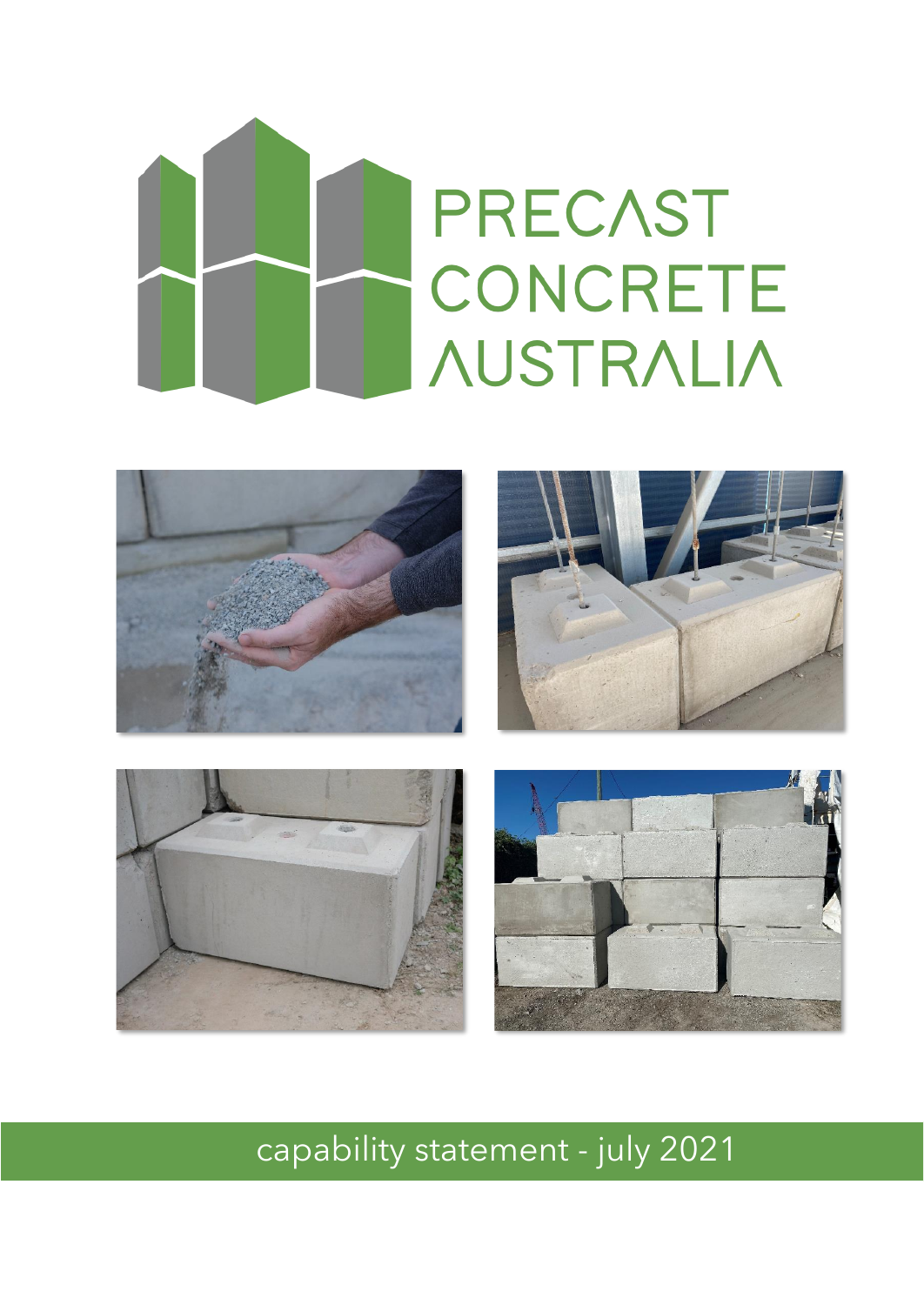

# CAPABILITY STATEMENT

| <b>Contact Details</b>                       | $\overline{2}$ |
|----------------------------------------------|----------------|
| <b>Capability Information</b>                | 3              |
| <b>Main Business Activities</b>              | 3              |
| Overview                                     | 3              |
| <b>Preferred Work</b>                        | 3              |
| <b>Products and Services</b>                 | 4              |
| <b>Concrete Blocks</b>                       | 4              |
| <b>Custom Precast Products</b>               | 4              |
| Sustainable Concrete                         | 5              |
| Whole of Life Product Stewardship            | 5              |
| <b>Facilities and Equipment</b>              | 5              |
| <b>Specialised Capabilities</b>              | 6              |
| Capacity                                     | 6              |
| <b>Track Record</b>                          | $\overline{7}$ |
| <b>Management Systems</b>                    | 8              |
| Safety Management                            | 8              |
| <b>Environment Management</b>                | 8              |
| <b>Quality Management</b>                    | 8              |
| Insurances                                   | 8              |
| <b>Customer Service and Market Response</b>  | 9              |
| Responsiveness & Customer Service            | 9              |
| <b>Continuous improvement and innovation</b> | 9              |
| Gallery                                      | 11             |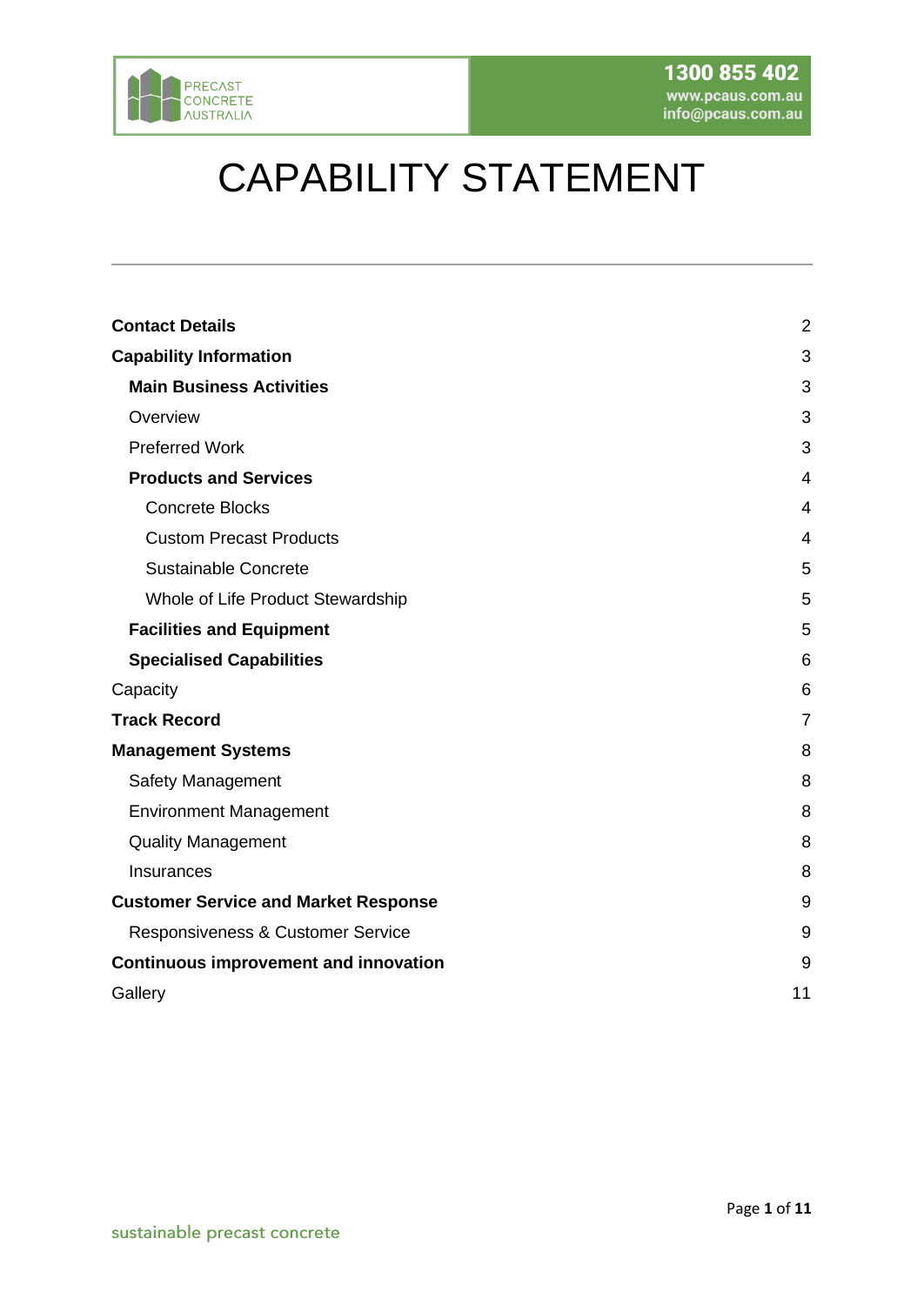

# <span id="page-2-0"></span>**Contact Details**

| <b>BUSINESS NAME</b>    | Precast Concrete Aust Pty Ltd                                                 |  |
|-------------------------|-------------------------------------------------------------------------------|--|
| <b>STREET ADDRESS</b>   | 18 Sandmere Road,<br>Pinkenba                                                 |  |
| <b>POSTAL ADDRESS</b>   | 24 Main Beach Road,<br>Pinkenba                                               |  |
| <b>EMAIL</b>            | info@pcaus.com.au                                                             |  |
| <b>PHONE</b>            | 1300 855 402                                                                  |  |
| <b>WEBSITE</b>          | https://www.pcaus.com.au                                                      |  |
| <b>MAIN CONTACTS</b>    | <b>JASON MEREDITH (DIRECTOR)</b><br>0458 437 777<br>jasonmeredith@bigpond.com |  |
|                         | <b>AMY LEE (BUSINESS MANAGER)</b><br>0424 014 227<br>amy.lee@akmearth.com     |  |
| <b>YEAR ESTABLISHED</b> | 2021                                                                          |  |

54 647 134 950 **ABN**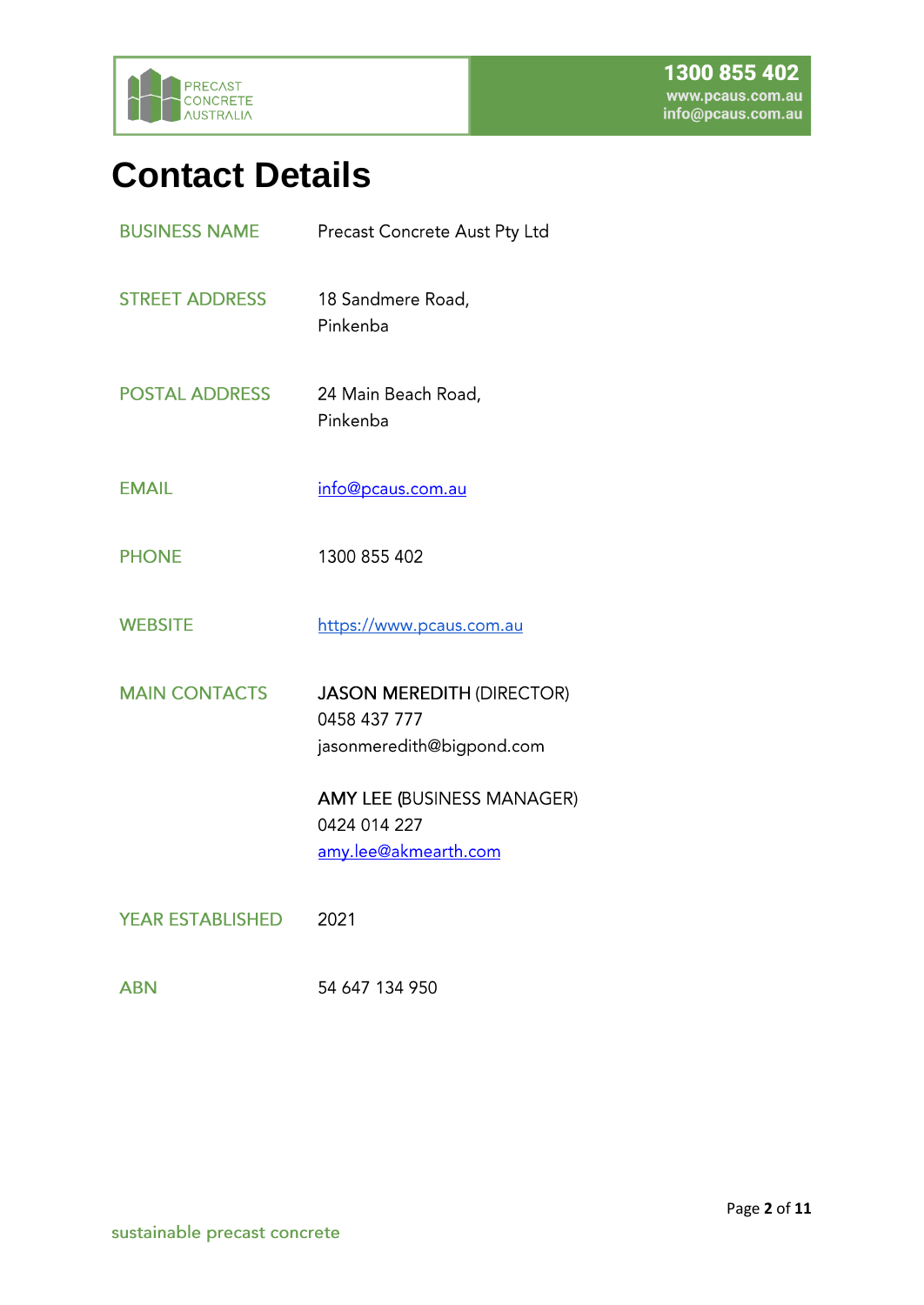

# <span id="page-3-0"></span>**Capability Information**

# <span id="page-3-1"></span>**Main Business Activities**

### <span id="page-3-2"></span>**Overview**

Precast Concrete Aust (PCA) is a privately owned Queensland company that manufactures sustainable precast concrete products from mostly recycled construction and demolition waste. We offer a comprehensive catalogue of engineered precast concrete products that can be augmented with a variety of accessories and attachments. Our products are used across the civil, mining, agricultural, earth retention and materials storage industries.

Our primary focus is manufacturing sustainable precast concrete products. We aim to produce concrete products from recycled materials without compromising quality, strength or appearance whilst remaining competitively priced and economically viable. We achieve this by implementing as sustainable business practises in each step of the product development lifecycle. Our raw materials are processed from locally sourced construction and demolition waste. We invest heavily in research and development to find novel uses for waste products that currently do not have suitable industrial applications. We offer a whole of life product stewardship program to help clients reuse, repurpose or recycle their unwanted concrete products.

Our products are available in a range of standard sizes and configurations of interlocking, flat-top and tie-down blocks. We provide tailor-made custom precast products for clients requiring a unique solution to their unique problems. Our customer service, design and manufacturing is done in-house at our manufacturing facility located in Pinkenba which has the capacity to produce 950 tonnes of precast concrete per month.

### <span id="page-3-3"></span>Preferred Work

We work with clients large and small. Our orders can range from a single block for a DIY project through to hundreds of blocks for Tier 1 companies. We treat all clients equally with exceptional care, service and attention to detail.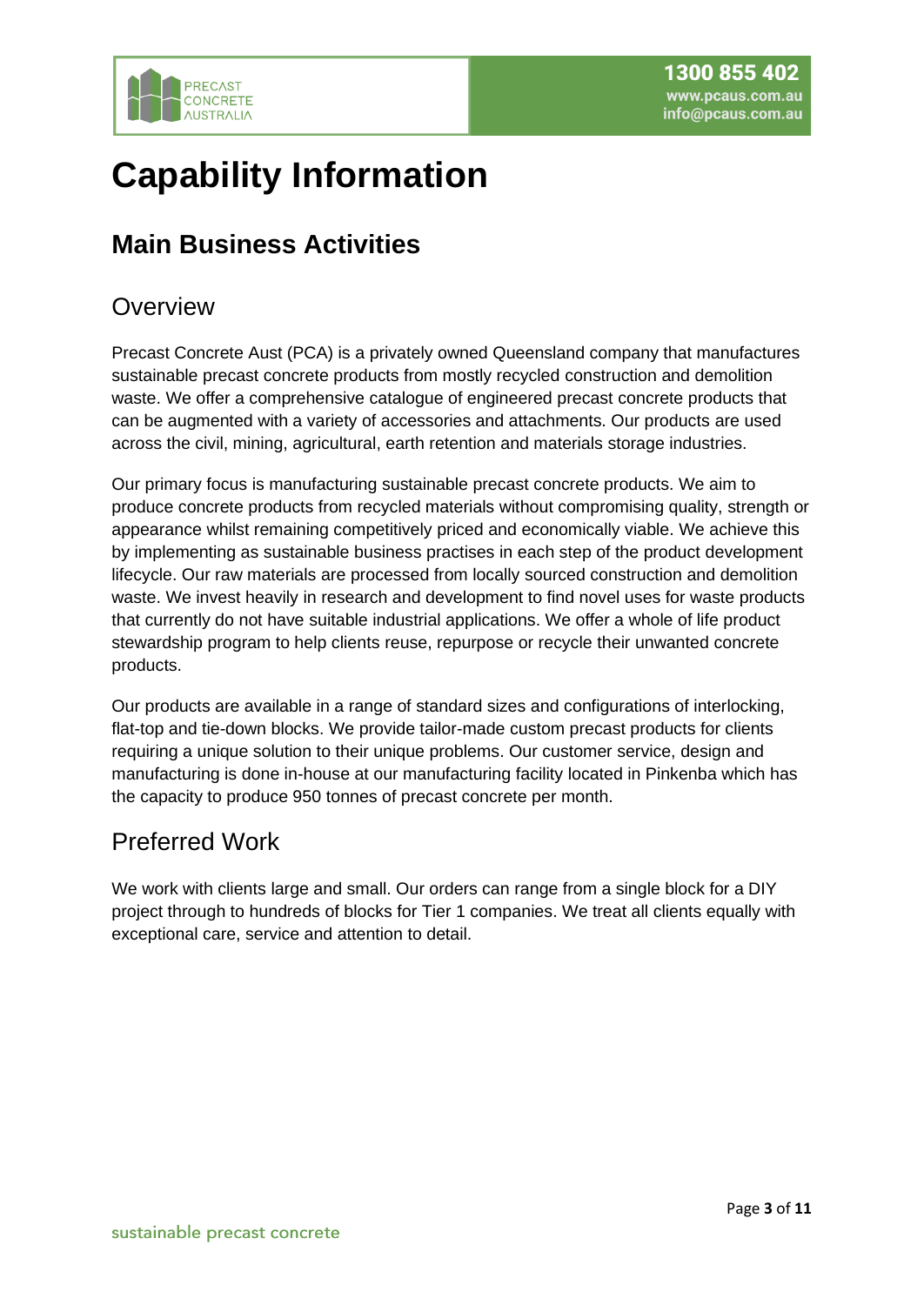

### <span id="page-4-0"></span>**Products and Services**

We manufacture precast concrete products with a compressive strength rated up to 20 MPa from primarily recycled materials. We are able to produce stronger mixes upon request.

#### <span id="page-4-1"></span>Concrete Blocks

Our standard blocks come in interlocking, flat-top or tie-down variants. They can be outfitted with a large variety of accessories including additional lifting points, tie down points, threaded ferrules, forklift pockets or reinforcing mesh. These blocks are available in 500kg to 1500kg sizes. We have made blocks as small as 40kg and are currently developing a block that weighs 23, 000 kilos. All our concrete is rated to at least 20 MPa in compressive strength and made from 85% recycled materials.

Our blocks are most commonly used for:

- **Retaining Walls**
- Aggregate/Bulk Materials Bunkers
- Igloo/Dome Structure Bases
- Anchor weights for marquees, shipping containers and semi-portable structures
- Temporary street light pole footings
- Marine applications

#### <span id="page-4-2"></span>Custom Precast Products

We provide bespoke custom precast solutions for clients and customers who are unable to find products to suit their needs. This process typically involves liaising with the client to determine what design would best suit their requirements. Our design team will provide a concept sketch and can even provide a scale model to help the client visualise the end product. We will then create custom moulds and proceed to casting the product based on the specifications set out by the client.

Our customisation options include but are not limited to:

- Custom dimensions
- Accessories and fittings (e.g. ferrules, eyelets, reinforcing mesh, tie down points, ragbolt cages)
- Painting and Stencilling
- Custom Engineering Requirements (such as high compressive strength concrete)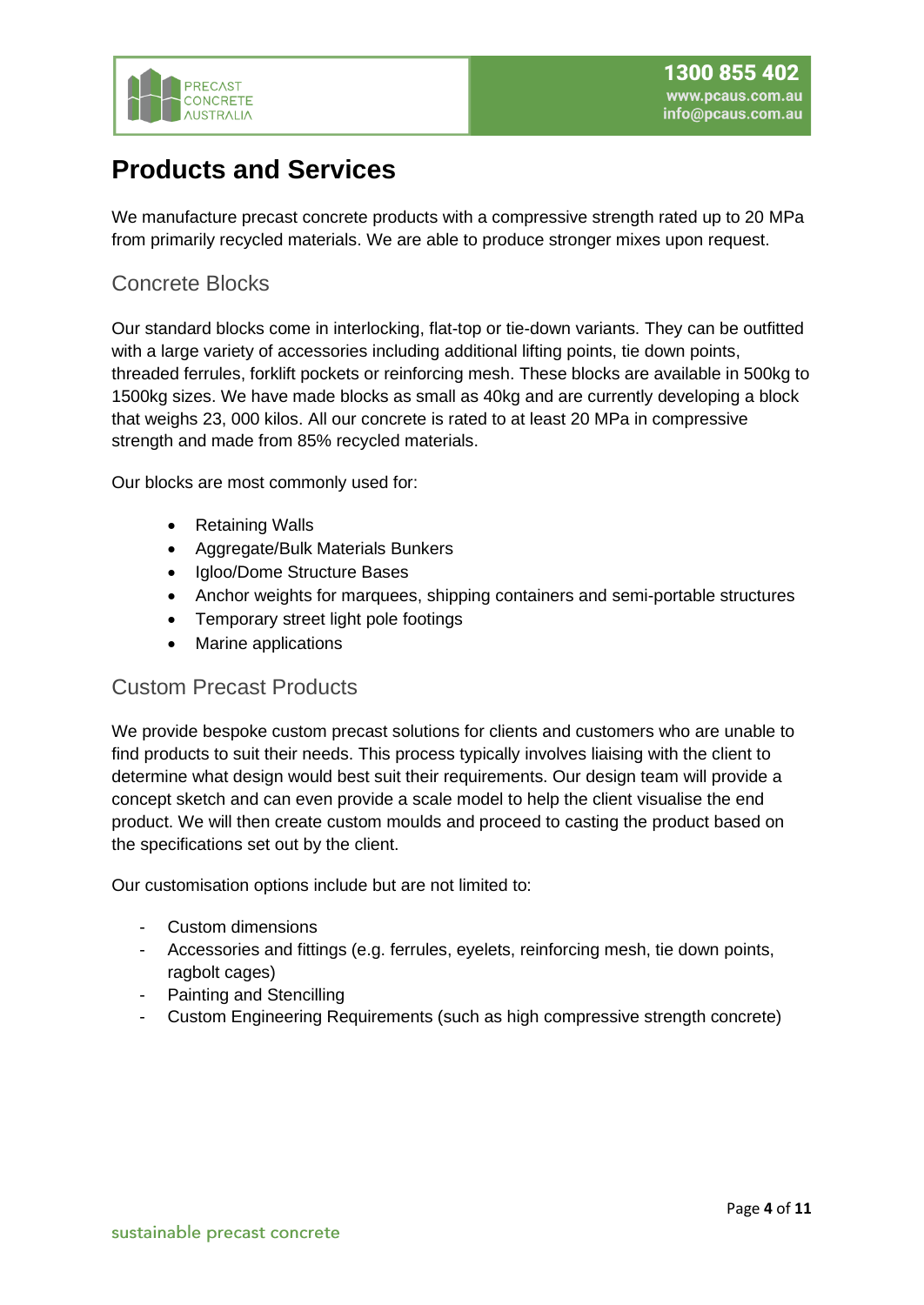

#### <span id="page-5-0"></span>Sustainable Concrete

At Precast Concrete Aust our mission is to produce concrete that is more sustainable. We do this by implementing significant changes to how concrete is made at every stage of manufacturing. Our raw materials are locally sourced from recycled and reclaimed construction and demolition waste from worksites across South East Queensland. We utilise manufacturing methods which minimise wastage of raw materials, energy and water as much as possible.

#### <span id="page-5-1"></span>Whole of Life Product Stewardship

We have implemented a product lifecycle program to try to keep our blocks out of landfill. If a concrete product no longer fulfils a need for our clients and customers we can take the blocks back at the end of their life. If we are unable to repurpose blocks then we recycle them back into raw materials and use them to make new blocks.

# <span id="page-5-2"></span>**Facilities and Equipment**

Our 4047m<sup>2</sup> manufacturing facility is located in Pinkenba, Queensland in close proximity to Brisbane Airport, Port of Brisbane and the Gateway Motorway. We operate 5 days a week but can provide after-hours service and advice where needed to fulfil project requirements.

We keep large stores of all raw materials required to pour concrete on site at all times including fine and coarse sand, multiple sizes of aggregate and cement. All concrete products are poured and set on site using specialised concrete pouring equipment by a team of expert tradespeople.



We have a fully functional concrete batching plant on site as well as a range of concrete pouring equipment. Our plant is staffed by an experienced team of concrete

Above: The Precast Concrete Aust manufacturing facility at Pinkenba, Queensland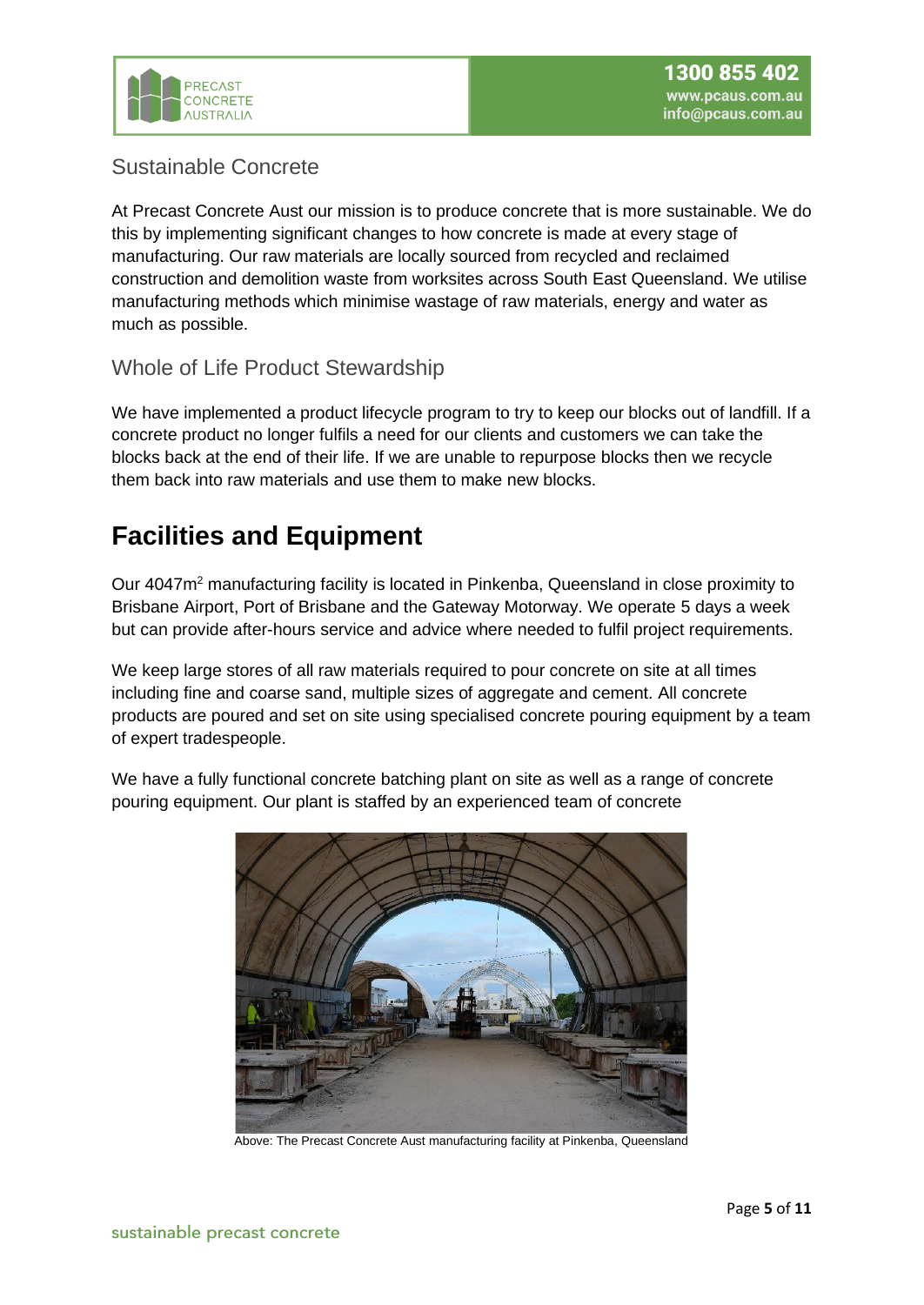

# <span id="page-6-0"></span>**Specialised Capabilities**

Our manufacturing team is supported by our management and design team who have the following capabilities:

- Customer Support
- Design advice on structure layout and planning
- Computer Assisted Design (CAD)
- 3D Rendering and Modelling
- Scale model and prototype manufacture using FDM 3D Printing

For complex projects we maintain close partnerships with the following external providers:

- Structural Engineers
- Concrete Testing Facilities
- Landscaping Professionals
- Sheet Metal and Form Fabricators
- Logistics and Freight Partners

Engineering conformance certificates are available for most of our products and can be provided on request.

# <span id="page-6-1"></span>**Capacity**

#### Capacity Levels

We always maintain a large inventory of precast concrete products at our manufacturing facility across a variety of sizes and variants. This equates to keeping a rolling inventory of approximately 1000 blocks. We can produce 950 tonnes of precast concrete per month and have the capability to increase this to 1150 tonnes by expanding manufacturing to 6 days a week for selected projects. Custom designs can be produced within 2-4 weeks after the design is finalised. We can provide scale models of custom designs on request.

#### Area of operation or supply

We are located in Pinkenba, Brisbane but we maintain relationships with multiple logistics partners which allow us to deliver our concrete products to all capital cities and regional centres across Australia.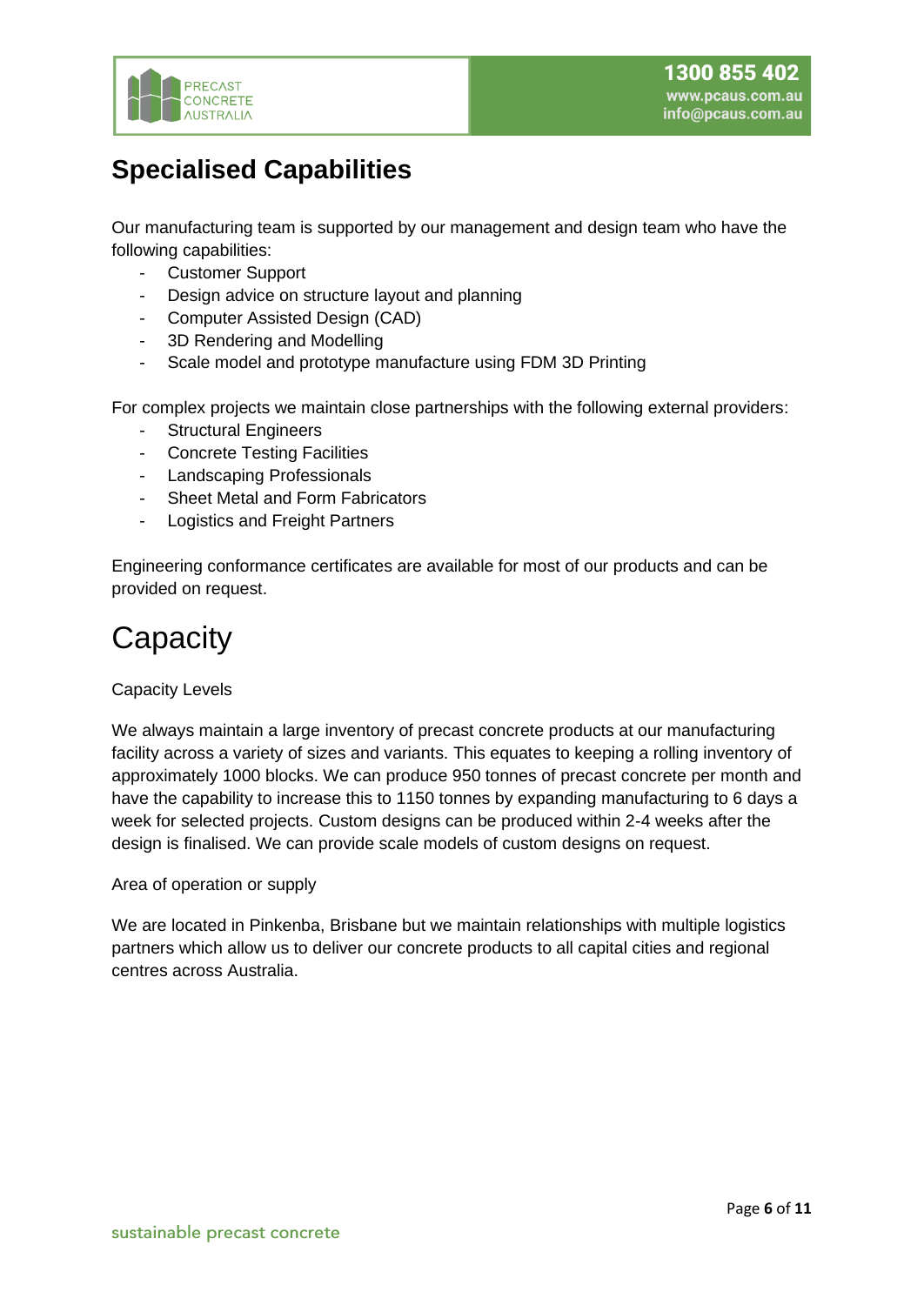

# <span id="page-7-0"></span>**Track Record**

| Project                                                     | <b>Client</b>                                          | <b>Value</b>                                                               | <b>Role</b>                                                                             |
|-------------------------------------------------------------|--------------------------------------------------------|----------------------------------------------------------------------------|-----------------------------------------------------------------------------------------|
| <b>Stotts Creek</b><br><b>Resource Recovery</b><br>Facility | <b>SoilCo Constructions</b>                            | 600 tonnes of<br>precast concrete<br>blocks                                | Supply of<br>interlocking concrete<br>blocks for building<br>materials bunkers          |
| Port of Brisbane                                            | <b>BMD Urban</b>                                       | 350 tonnes of<br>precast concrete<br>blocks                                | Supply of<br>interlocking concrete<br>blocks                                            |
| <b>Molendinar Waste</b><br>and Recycling<br>Centre          | City of Gold Coast                                     | 210 tonnes of<br>precast concrete<br>blocks                                | Supply of<br>interlocking concrete<br>blocks for building<br>materials bunkers          |
| South32 Mine<br><b>Accommodation Site</b>                   | Atco Structures &<br>Logistics on behalf<br>of South32 | 178 custom concrete<br>plinths                                             | Supply of concrete<br>plinths for AC<br>Compressor, AWS<br>(heat pumps and<br>electric) |
| <b>DreamWorld</b>                                           | <b>Ardent Leisure</b>                                  | 30 custom precast<br>concrete blocks with<br>ferrules and steel<br>plates. | Supply of custom<br>precast blocks for<br>mounting lighting<br>fixtures                 |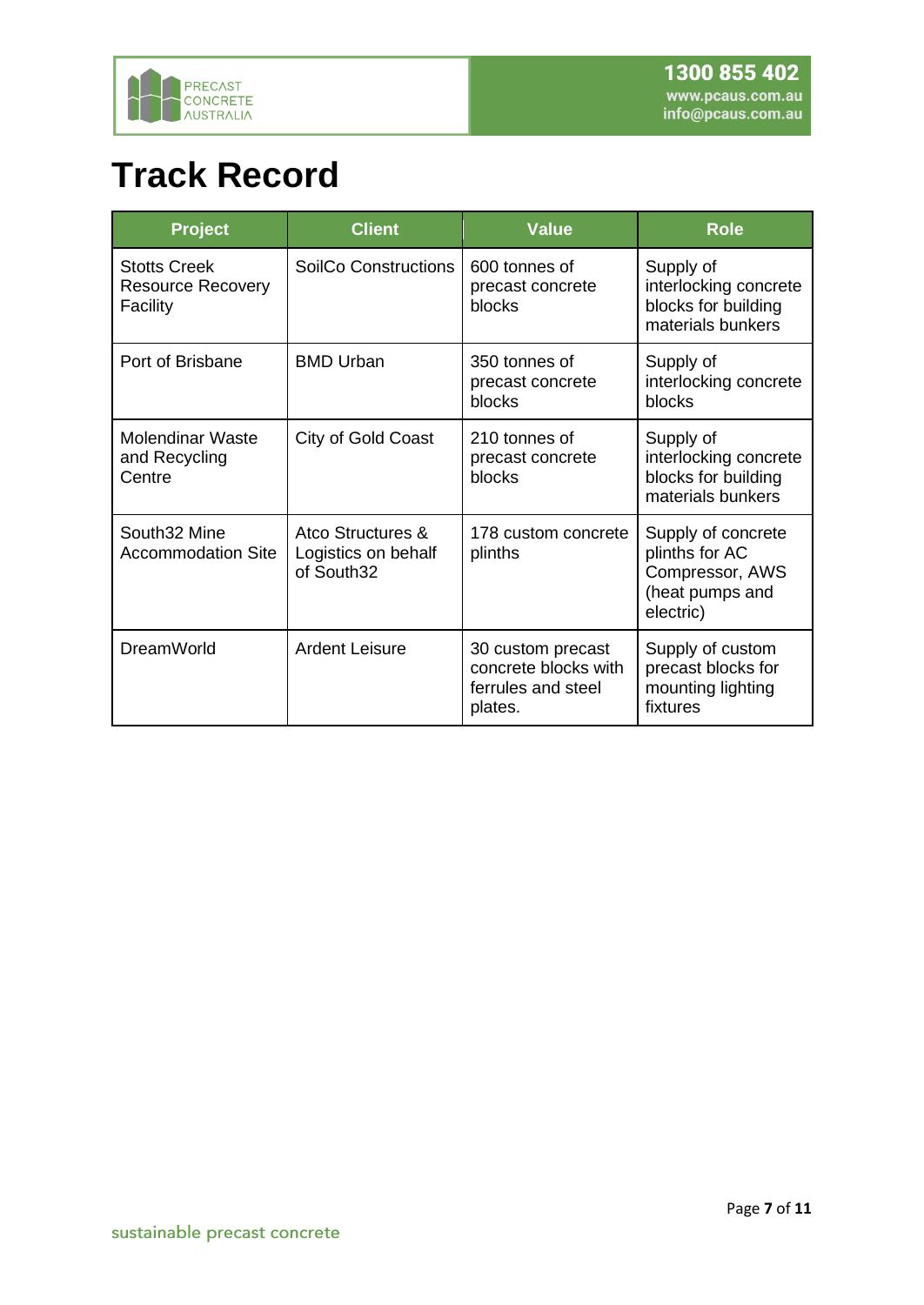

# <span id="page-8-0"></span>**Management Systems**

### <span id="page-8-1"></span>Safety Management

Precast Concrete Aust is committed to providing a safe workplace for all staff. We are committed to risk management including the Chain of Responsibility for heavy vehicles and operation of heavy machinery.

We ensure all employees are appropriately trained to conduct their duties safely. All visitors to our facility are required to undergo a mandatory induction. All employees are directly employed by Precast Concrete Aust and are paid hourly according to the Award.

### <span id="page-8-2"></span>Environment Management

Our facility has the appropriate environmental licences and development approvals.

### <span id="page-8-3"></span>Quality Management

All completed precast concrete products are inspected by a senior foreman prior to shipping to the client. Quality control is performed based on a multiple point inspection checklist. Blocks that do not meet our strict quality control criteria will not ship to customers and are instead recycled or reused.

Our concrete formula is tested by accredited concrete laboratories at 7 and 28 days to provide an indicative compressive strength value (our concrete is rated to 20 MPA at 28 days).

#### <span id="page-8-4"></span>**Insurances**

We hold Public Liability Insurance to \$20,000,000 and Comprehensive Motor Vehicle insurance for all vehicles in our fleet. All employees are covered under Work Cover.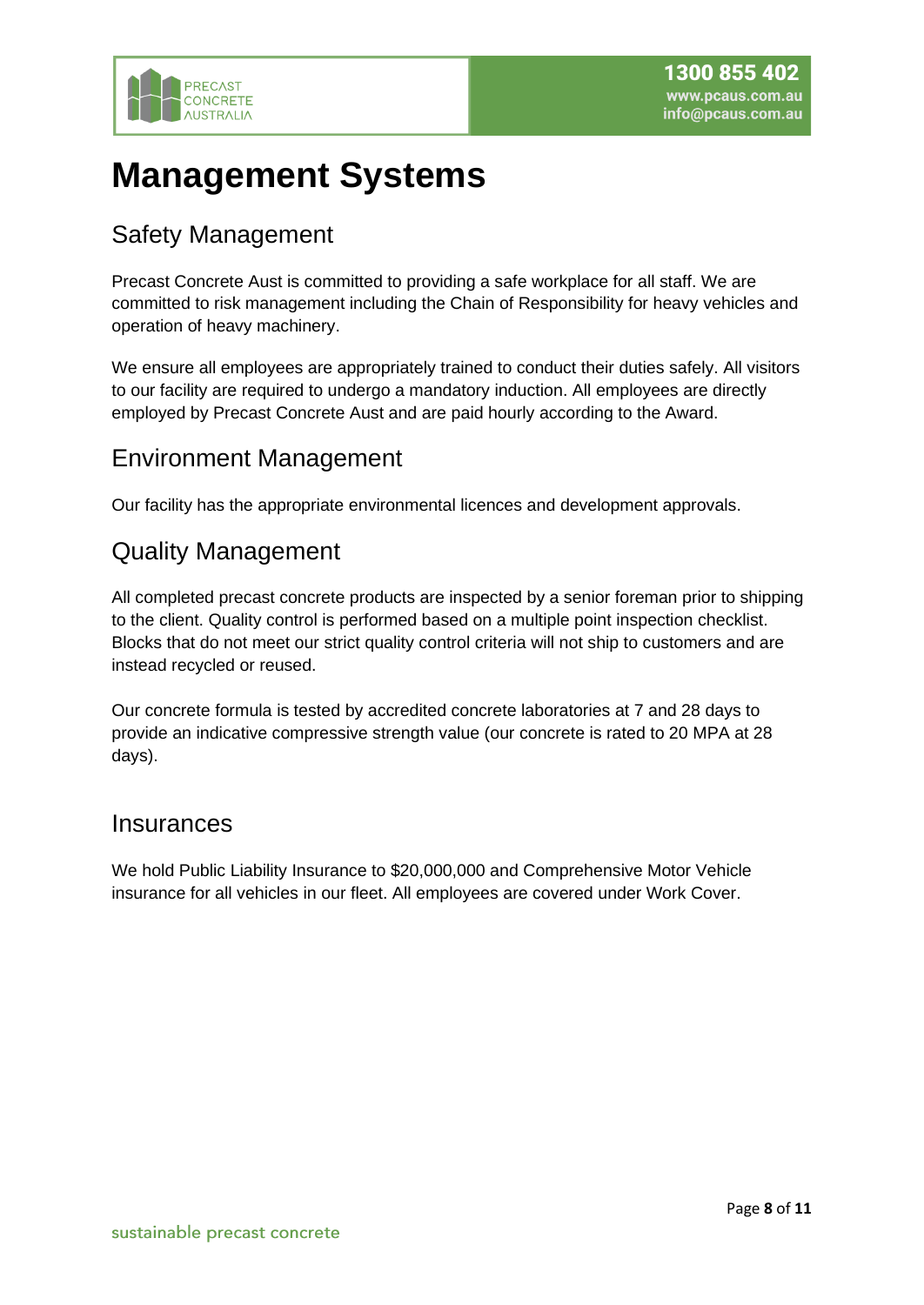

# <span id="page-9-0"></span>**Customer Service and Market Response**

### <span id="page-9-1"></span>Responsiveness & Customer Service

We maintain a 1300 number which is staffed from 8am till 5pm Monday through Friday. Customers calling through to that number will speak directly with a senior member of the sales and management team. Email enquiries are responded to within 48 hours and requests for quotes and concept sketches are usually completed within 72 hours.

# <span id="page-9-2"></span>**Continuous improvement and innovation**

As a relatively young company we strive towards continuous, incremental improvement in all facets of our business. Our three areas of focus are concrete research, product development and sustainability. As the smallest and newest member of a waste management group we are able to leverage the resources of our sister companies to improve our workflows. We take advantage of raw materials, personnel, and expertise as well as facilities and plant that are made available to us.

#### **Sustainability**

Every part of our business is focused on our mission to produce sustainable concrete which is competitively priced and economically viable. The majority of our development focus goes into materials research where we try to incorporate novel raw ingredients into our concrete mix. We want to utilise elements of construction and demolition waste into our mixes which currently have no valid industrial applications and would otherwise go to landfill.

We also focus on the reduction of water and energy usage in the manufacturing of concrete. Currently we are optimising our processes to rely on captured rainwater and transition away from town water. Our medium to long term goal is to shift to biomass energy which is powered by fuel collected from waste.

The last part of the sustainability puzzle is finding new ways of repurposing old concrete. Ideally, we try to re-use the concrete products as they were originally intended but if this is not possible we will crush and recycle the components and utilise them in producing new concrete.

#### Concrete Research

We are always seeking to optimise and improve our concrete manufacturing workflow. Our goal is to reduce the time, resources and manpower required to product concrete. We look at every step the production process and try to eke out small improvements. Starting with the raw materials we experiment with different formularies and adjust the ratio of ingredients. We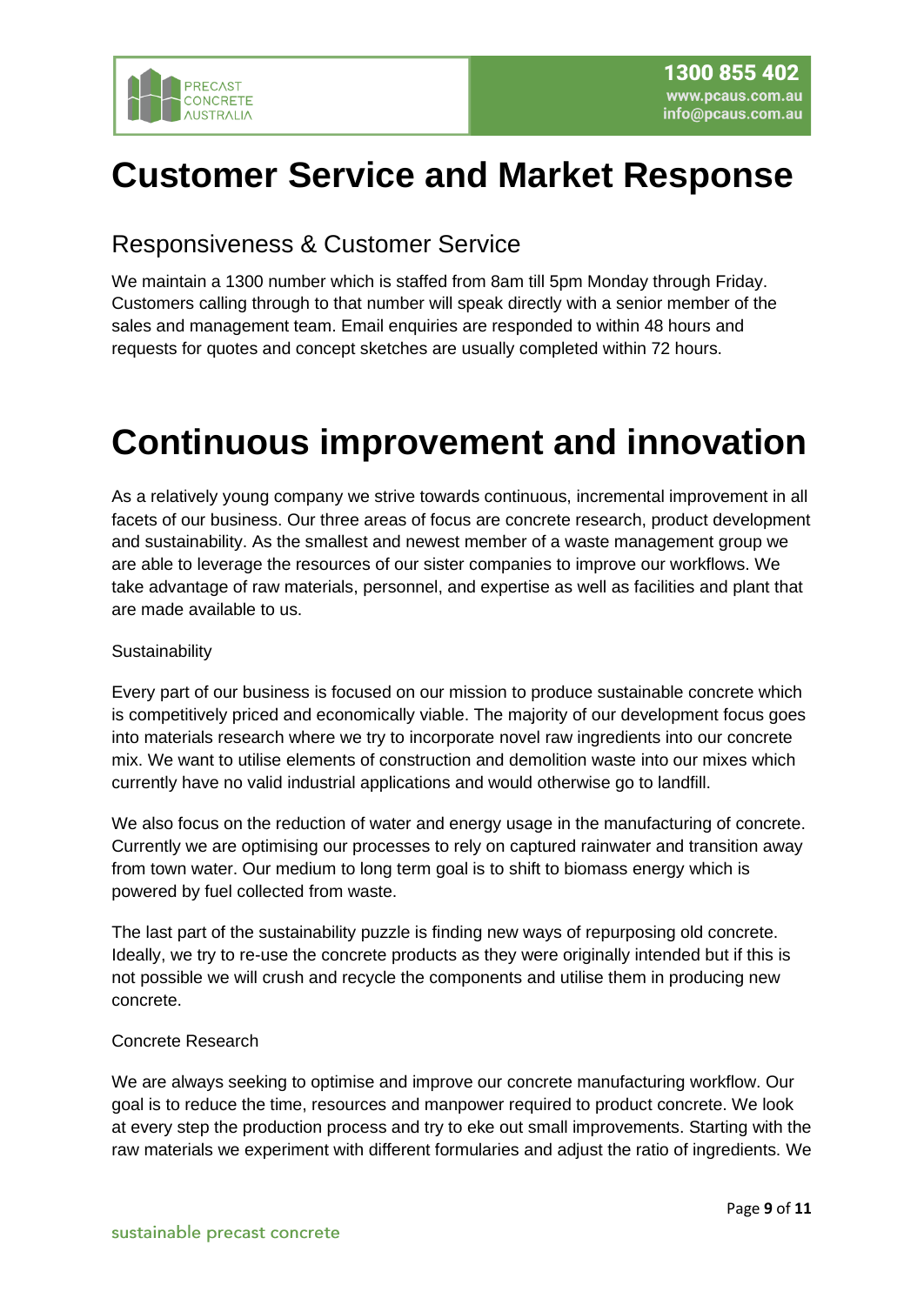

will experiment with new ways producing forms and moulds as well as trialling a variety of concrete pouring accessories.

Our goal is to produce economically viable concrete that is made from purely recycled components that does not compromise quality, strength or appearance.

#### Product Development

Precast Concrete Aust works closely with clients to design new products or modify existing products to improve workflow or quality of life. Our design process is multifaceted and starts with liaising with our key stakeholders and discussing their needs and requirements for every product. Our designs are sketched digitally using CAD software. We utilise fusiondeposition-modelling 3D printing to make scale of our products. This gives us the ability to rapidly prototype shapes and designs.

From there we have formwork and moulds made to order and we batch pour several copies. At each step of this process, we iterate and improve our designs with the goal of producing new products which are useful, high quality and sustainable.

Currently we are exploring several avenues in which to utilise recycled precast concrete for novel applications such as playground furnishings, civic furniture, and BMX tracks.